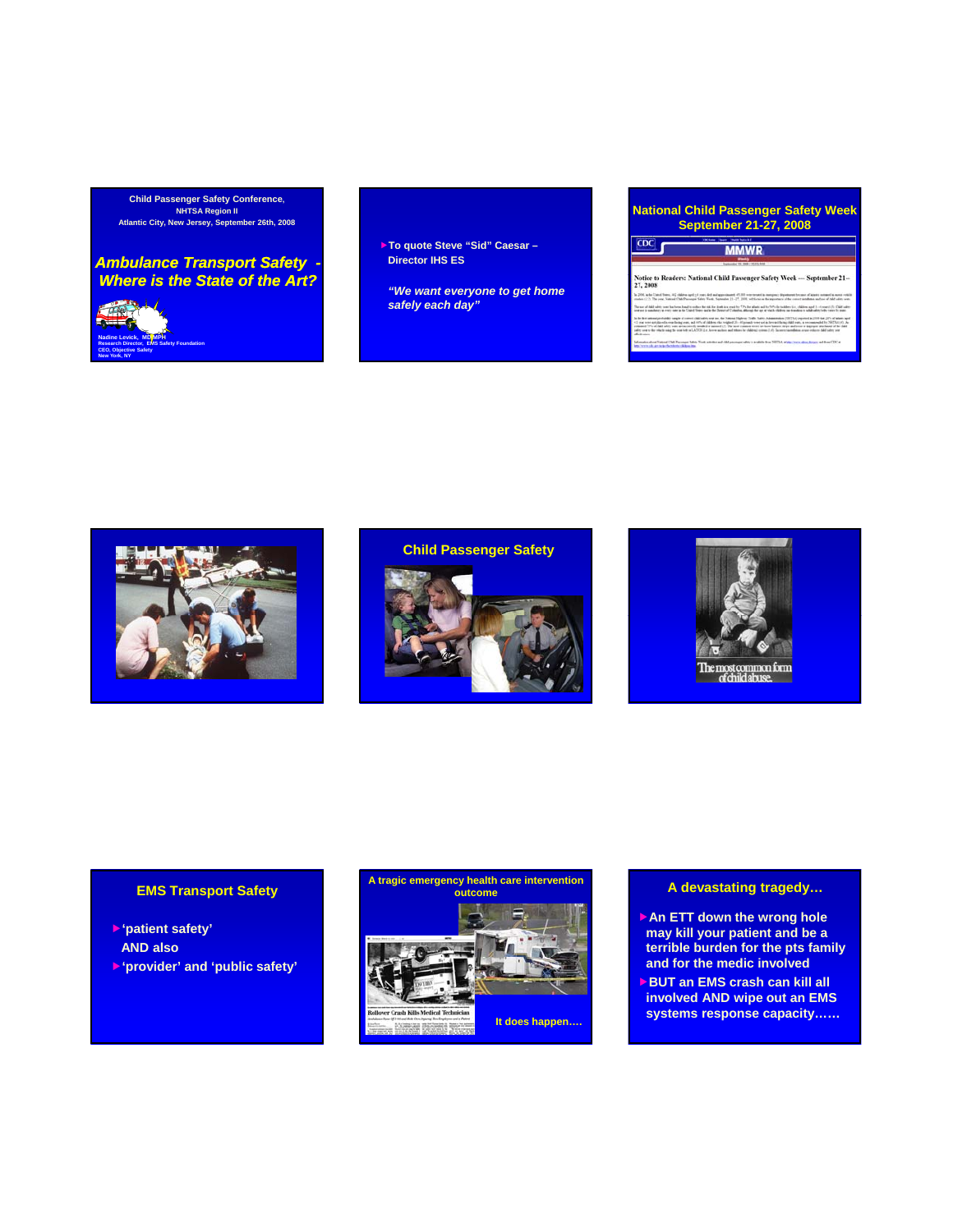- f**Biomechanics**
- **▶<b>Ergonomics**
- **▶Fleet safety**

### **Objectives**

- f**To identify the safety issues that are key regarding pediatric patient transport for the patient, the provider and the public**
- f**To describe safety innovation and dispel To describe safety innovation and safety myths**
- f**To instruct providers on strategies for preventing crashes and for reducing risk of injury to patients, providers and the public during transport**

# **… Nov 8th's Fatality**  Putnam Co. paramedic dies in ambulance A Putnam County paramedic returning from atthew Lamb of Carmel was<br><mark>Corp.</mark> vehicle at 5 a.m. We eep.<br>Chief Daryl Johnson<br>vas taken off life support<br>red dead on Thursday<br>hester County Medical



- **I. Review of data on ambulance crashes and safety standards and guidelines that exist for the ambulance transport**
- **II.Identification of EMS transport safety issues, hazards and areas of risk to patients, providers and public and**
- **III.Highlight unacceptable mythology and challenges to advancing EMS transport safety**
- **IV.Profile innovation, new safety technologies and strategies and knowledge transfer to enhance safety and reduce risks of ambulance transport**







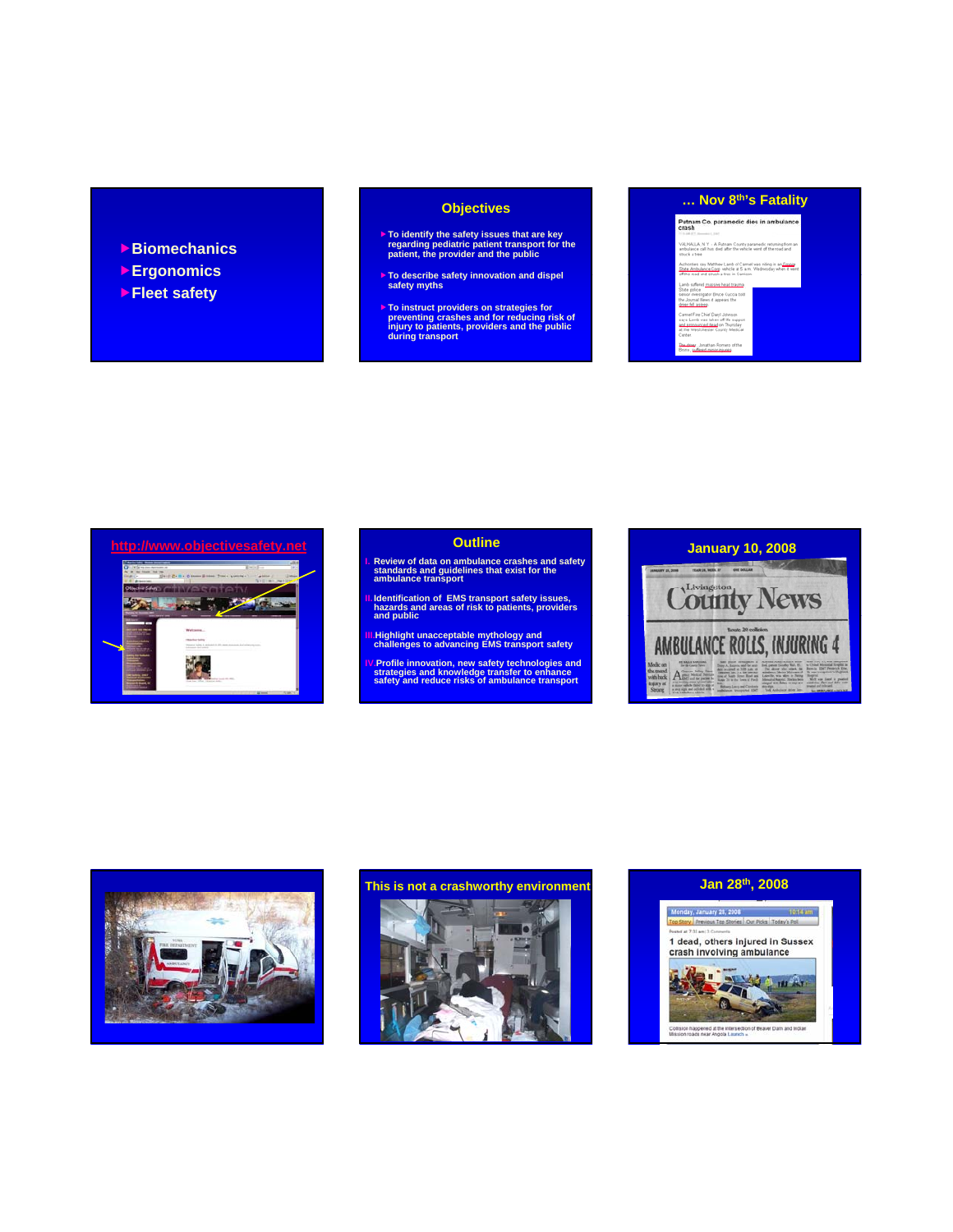

| EMS workers struck by car at scene of an accident - New Jersey                                                                                                                                                                                   |
|--------------------------------------------------------------------------------------------------------------------------------------------------------------------------------------------------------------------------------------------------|
| A paramedic and an EMT were struck by a car while working at the scene of an accident<br>this moming in Cherry Hill, according to officials.                                                                                                     |
| The paramedic and EMT, both from the Cherry Hill Fire Department, were working at the<br>scene of a four-car accident in the westbound lanes of Route 70 around 9:00 a.m<br>경제 이 가지 않은 사람은 사람들이 있어 보이지 않았다.<br>reflectable stand and contract to |
| EMS personnel were busy loading a patient into the back of an ambulance when a<br>vehicle struck them from behind, officials said.                                                                                                               |
| With traffic on Route 70 backed up after the initial accident, the driver of the vehicle<br>turned onto the shoulder and hit the paramedic and EMT, authorities said.                                                                            |
| The EMS workers were taken to Virtua West Jersey Hospital and were being treated for<br>non-life threatening insuries, authorities said.                                                                                                         |
| Five people involved in the initial accident were taken to area hospitals, officials said.                                                                                                                                                       |
| The Cherry Hill Police Department will continue to investigate.                                                                                                                                                                                  |
|                                                                                                                                                                                                                                                  |

### **April 13th…. April 14th, 2008**

### .<br>Irm in accident - West Nyack, New York .<br>Invice worker lost her right ann today after the ambulance in which she v<br>shed into a truck parked along Route 59 mear the Byover to the Palisades Bonne Ames, 20, was taken by helicopter to the Westchester Medical Center in Valhalle .<br>"She's out of danger, but she loot her arm," Ka<br>Senices said sarly this evening. "We used multiple units from the javis of life<br>Drescher said: "She appeared to be seriously The paramedic van sliver, 19-year-old Scot<br>there to Westchester Medical Center, said **COLOR**

| April 20, 2008??                                                                                                                                                                                                              |                                                      |                                                                                                                                                                                                                                                                                                |
|-------------------------------------------------------------------------------------------------------------------------------------------------------------------------------------------------------------------------------|------------------------------------------------------|------------------------------------------------------------------------------------------------------------------------------------------------------------------------------------------------------------------------------------------------------------------------------------------------|
| FRAIN<br>Soon Connorise   Encourage (1958)                                                                                                                                                                                    |                                                      |                                                                                                                                                                                                                                                                                                |
| tele News   Automal Rent   Histograd   Folkscillmark Report   Awas Archive<br><b>State News</b>                                                                                                                               |                                                      |                                                                                                                                                                                                                                                                                                |
|                                                                                                                                                                                                                               | Première des la formalière avec la 212 févrites à 21 |                                                                                                                                                                                                                                                                                                |
| Child injured after being struck by ambulance                                                                                                                                                                                 |                                                      |                                                                                                                                                                                                                                                                                                |
| business thank life. Inside these was closed                                                                                                                                                                                  |                                                      |                                                                                                                                                                                                                                                                                                |
| SPRINGFIELD, SR. [AFT / Springfield policie say at 7-year-old USM is Toroghallood with SN-IDsnahaning<br>tractic after borig id-wit-by an entratenan-                                                                         |                                                      |                                                                                                                                                                                                                                                                                                |
| Policy counterant inamy detector cast the unstantible child was inling a forcette about 4:10 p.m.<br>Estandar when the ambusons shock her. Westerns has from the labor                                                        |                                                      | <b>Contractor</b>                                                                                                                                                                                                                                                                              |
| After traumant at the score. We child such busined encities and used taken to \$1. John's<br>benefial. A freezing synkennowser easy be one stal barry treated to the amerigancy costs late<br><b><i><u>Indication</u></i></b> |                                                      | <b>Christmas Children</b><br>I Disturbes   Policie/Court Angler   Reveal Anchore                                                                                                                                                                                                               |
| White said the articlence was not reasoning to an anangero's when the acceleri possessi                                                                                                                                       |                                                      | from this store. It dones this store. It lied find that                                                                                                                                                                                                                                        |
|                                                                                                                                                                                                                               | Saringfield boy hit by ambulance dies                |                                                                                                                                                                                                                                                                                                |
|                                                                                                                                                                                                                               | Mandas, April 22, 2008 W.St PR 1201                  |                                                                                                                                                                                                                                                                                                |
|                                                                                                                                                                                                                               | for this cure the weekend                            | SPENDFIELD, IR, CAT  A 7-year-old box has ded after being struck by an antiviance while niting                                                                                                                                                                                                 |
|                                                                                                                                                                                                                               |                                                      | Trusteria III. Edmonto mas promiserind dead at 8:37 a.m. Mentas Assento at St. Louis Children's<br>recental. The Channonwell Study source Register reported up its likely arts, A booksamen with the E<br>Louis medical experiency office source a cause of death has not per been determined. |
|                                                                                                                                                                                                                               |                                                      | a car Advants was truite to room a smaat on the aust with of four accord 6.30 n.m. Saturd                                                                                                                                                                                                      |

### .<br>Girl On Way To School Struck By Ambulance - New York

A 15-year-old get was in sensus condition Monday after being hit by an ambulance in the

earlier been reported dead.

The ambulance was from New York Presbyterian Hospital

School officials said the teerager, a student at Public School 99, was walking to echool around 8 a.m. when she is<br>hit at Covey bland Avenue and Avenue K. The anticlance was responding to a call at the time of the crash. Fit at Lunery paint and that the ambitiance. Use amounts in an experiment in a case at tim time of the art cosmo<br>A creasing guiled sed that the ambitiance approached with its lights and seven on while the get was crossing



### **Clinical Care? Occupational Health and Safety…..?**

- f**This IS a Transportation and This IS a Transportation Automotive Safety issue**
- **Fig. 3 This is a Systems safety issue**

### **USA Peds Transports**

f**~One in ten ( ~ 6 million) ambulance transports involves a child**

- f**Only ~ 1.8 million are children <5 yrs** f**A bl m u ances** ≠ **st d d hi l tandard passenger vehicles**
- f**Pediatric patients in ambulances** ≠ **children**
- **in passenger cars** f**Standard automotive safety practices cannot be applied directly to ambulances**

### **Transport oversight?**

**In contrast to the bus and truck industries, which have -**

- **comprehensive safety oversight**
- **transportation safety interventions transportation safety transportation safety data capture via the Federal Motor Carrier Safety Administration (FMCSA)**

f**EMS has been focused more as an acute health care delivery and emergency medical service and largely outside of much of the other transportation oversight infrastructure that exists**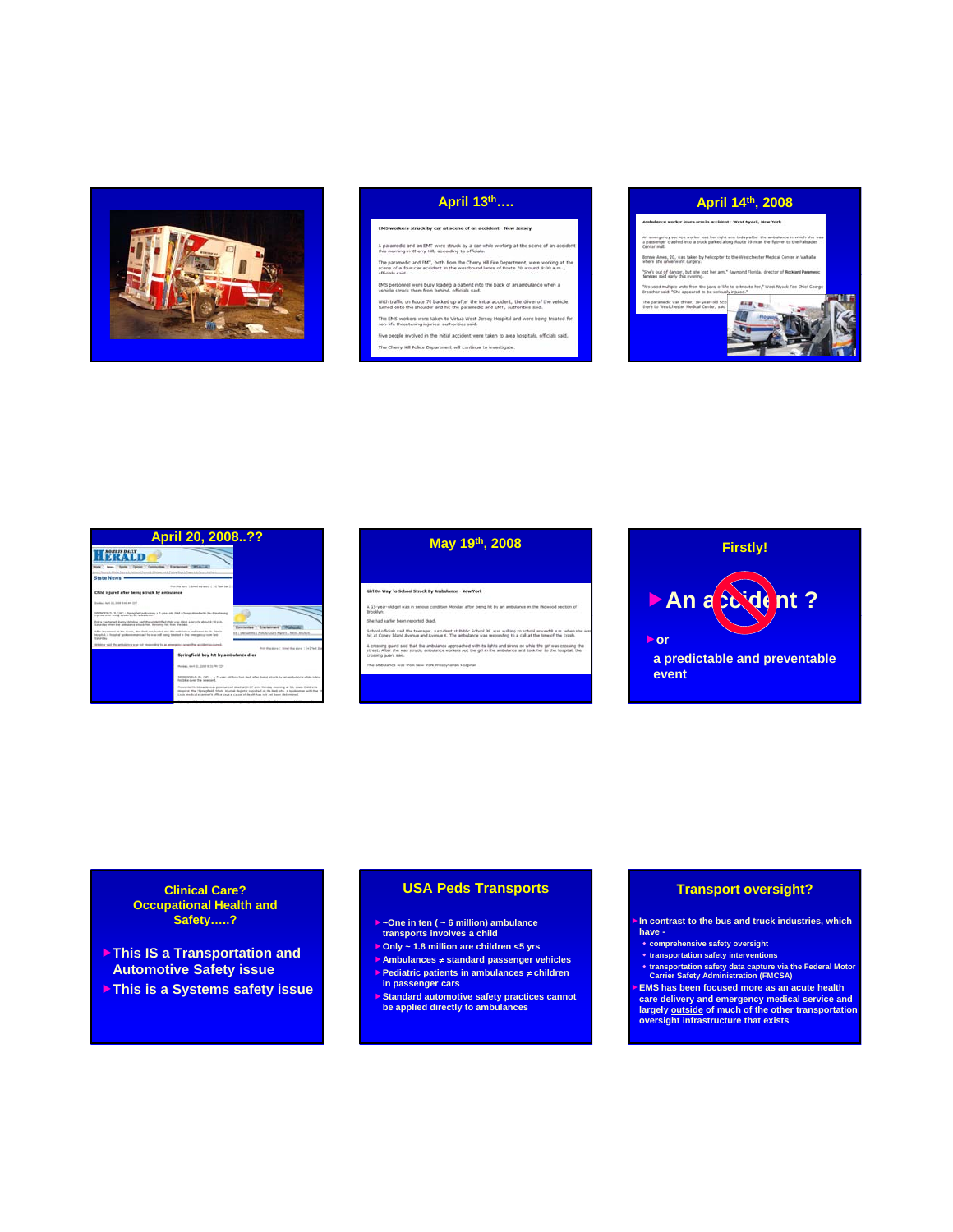### **Peds Transport**

- $\triangleright$  Collisions/crashes among pediatric transport teams<br>  $\cdot$  have resulted in deaths, injuries, and disability.<br>  $\cdot$  have resulted in deaths, injuries, and disability.<br>  $\cdot$  appear to be caused by the actions of a tea
- 
- 

\* Pediatric critical care transport--the safety of the journey: a five-year<br>review of vehicular collisions involving pediatric and neonatal transport<br>teams: GA Woodward, EW Fleegler - Pediatr Emerg Care, 2002

### **Neonatal Transport**

- **Fine continuous process of critical incident reporting and review can reduce the number of adverse events during the transfer of critically ill infants.**
- \* Towards safer neonatal transfer: the importance of critical incident review: Moss SJ, D Embleton N, Fenton AC Archives of Disease In Childhood 90 (7): 729-732 JUL 2005

### **Knowledge, opinions and behaviors**

### CLINICAL PRACTICE

 $\overline{1}$ 

Child and Provider Restraints in Ambulances: Knowledge, Opinions, and Behaviors of<br>Emergency Medical Services Providers

**Notice that the contract N MOS shakes are between the problems and the state of the contract and the contract of the contract of the contract of the contract of the contract of the contract of the contract of the contrac** to of 67.7%. Nearly half were with once of the same of the second phase of the S-body positions in their cases of state in<br>the state of state of the second particle in the state of the state of<br>the state of the second particle of the state of the stat

### **Goals**

- **F** Standards for safety
- **F** Policy based on Science
- **F** Databases to demonstrate outcome

### **Thursday July 5th 2007…… Paramedic Allan Parson's killed** NEWS CENTER **Paramedic Killed In Turner Ambulance Crash** The Sale Manufacturer **CF (NEW) CENTER: - The Med-Care parameters** .<br>sport County Univert's Department wave the Ne<br>most liad fit amerypercy lights on when the pos personality who shoul has been identified as 40 on

### **"…I'd like to know what can be done so this never happens again…."**

-<br>Posted Bymrad at July 5, 2007 4:38 PM (Suggest Removal)<br>to all the people worried about how fast the enrt was going, would it be<br>fast enough if it was your oved one in there.....

Add your comments

Posted Bytfoncemed at July 5, 2007 4r49 PM (Suggest Removal)<br>To mad: It would be too fast if they ran over my family member on their<br>way to another's family member...

Add your con

### Posted myttonremed at July 5, 2007 4:50 PM (Guggest Bernoval)<br>To X respender: Why can't Esemind guess this? A man is dead and EWTh

n know if the actions and situation summunding this were worth this sor<br>oss, And I'd like to know what can be done so that this never happens

# **2 weeks later… Friday July 20th 2007 The worst ambulance crash in USA history** Five Killed in Crash of Ambulance and Semi July 21, 2007 09:20 AM EDT the tetracy result and the state of the state of the state of the state of the state of the state of the state of the state of the state of the state of the state of the state of the state of th July 21, 2007 08:20 AM EDT



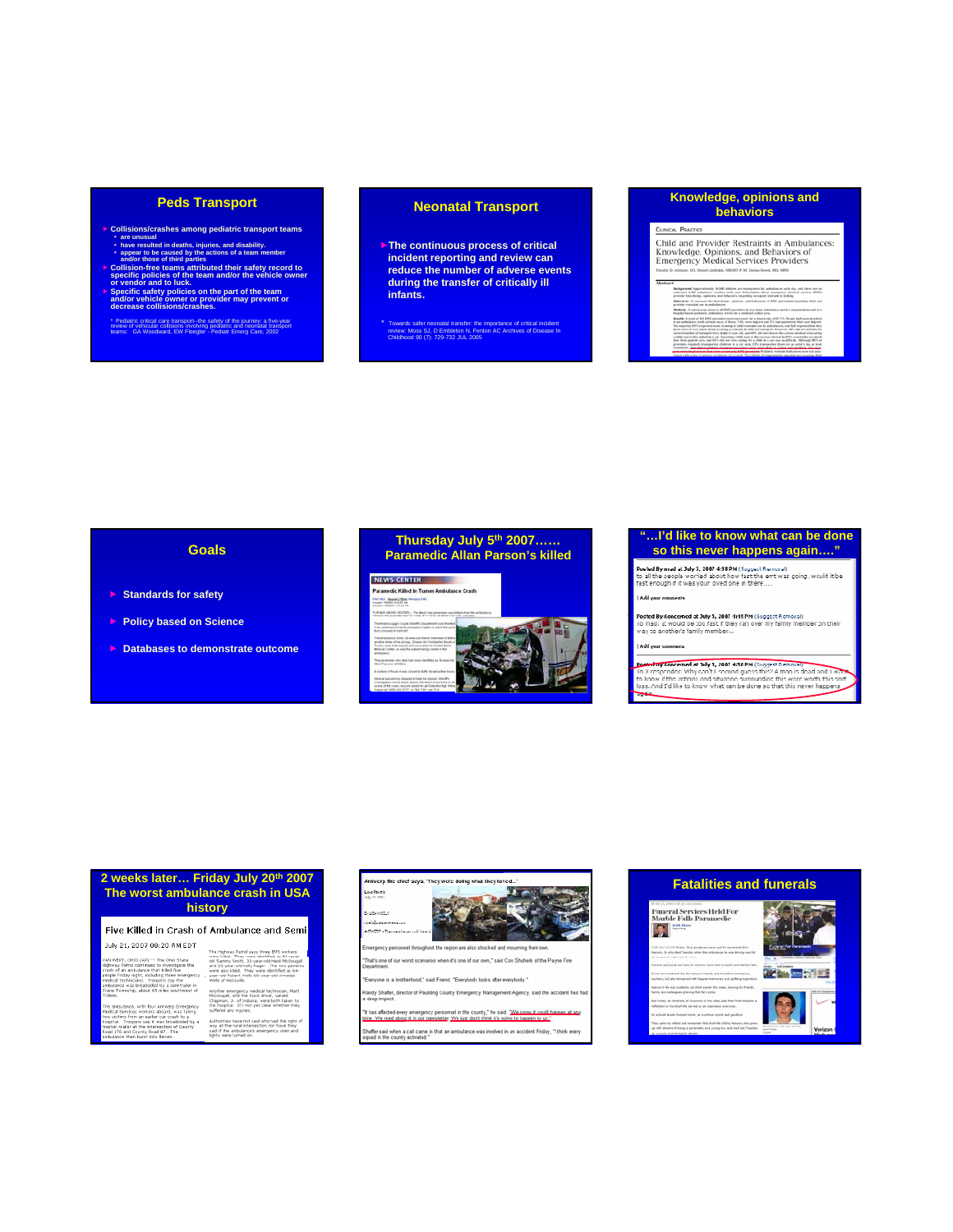### **2 counts of vehicular homicide…**

**November 5, 2007 - PA**

.<br>)runken ambulance driver killed 2 in car crash - Pennsylvania

.<br>I ambulance driver drank before her shift and was impaired when she collided.<br>Iall, killing two men instantly, Allegheny County District Attorney Stephen A.

Suid Comp.<br>
22, of Evans City, is charged with two counts of homic<br>
manislaughter, driving under the influence and several traffic offs<br>
at Peny Highway and Brussh Creek Road.<br>
She was arrested this n<br>
an on-herowing repre

Police said an on-board camera system in the ambulance helped them decide to file charges<br>The camera allegedly shows the face of the driver, Shanea Climo.

Zappala said Climo was traveling south on Route 19, transporting a patient with a do-not-<br>resuscitate order to UPMC Passavant, when she ran a red light and hit a Chevrolet Cavalier<br>driven by Douglas Stitt. Stitt and a pass .<br>he patient later died, but his death was not believed to be related to the crash, Zapp

### **An interhospital transport ? "Do no harm…."? Benefit of Safety**

**IC** | fund the Artists | Effect the Artiste to a formal | **Co** LexisNexis<sup>®</sup> Pa, ambulance involved in crash: patient pronounced dead at scene By Elizabeth Chans<br>The York Dispatish (Pennsylvania)<br>Copyright 2007 "Intk Newspapers, Inc.<br>All Eletts Reserved

n Adens County an belance realiting a patient to York Hings tal collided with a cur at the<br>Newcotion of rootes 20 and 27 c in West Manchester Townd ip at 9547 this monning, and the<br>otient was promouned coad at the seems.

,<br>Yo k Caunty Deputy Coronor Claude Statiny said the patient, a woman, was being transpor<br>From Gottysburg Hospital bocause she was su troring a "significant" heart condition.

som hafs still bying in dielermine what her she soon: Into der be dannels and die digment<br>sh, an schelling she sufficed at label loved affects because of its affect to crash. Maliby<br>continue to construct to an other colour

f**Any cost of addressing these issues is dwarfed in contrast to the huge burden of not doing so - in financial costs let alone the personal, societal, ethical and litigation costs**

### **Unique workplace**

### **▶ In vehicles**

**► At roadside and other emergency scenes**

### **The 'workplace' IS a vehicle**

**EMT's often in vulnerable positions during transport. Bench seat Captains chair Standing or kneeling**



### **The 'workplace' is also a crash scene**



### **Absence of standards and oversight**

- f**Challenges in identifying best practice**
- **Myriad of unregulated commercial products**
- **No safety performance standards**
- **Absent national safety oversight**

f**What we need to consider, where is the 'bang for buck' in ambulance transport safety:** 

### **Challenges to Optimizing EMS Transport Safety**

- **Disparate and fragmented safety infrastructure Lack of a centralized EMS Safety oversight or data**
- A large number of small groups of end users, **with a mix of volunteers and professionals**
- f**Ambulances are hybrid non-standard vehicles, a truck chassis and an after market box or a modified van**
- **EMS vehicle safety is not integrated as a part of the transport safety industry**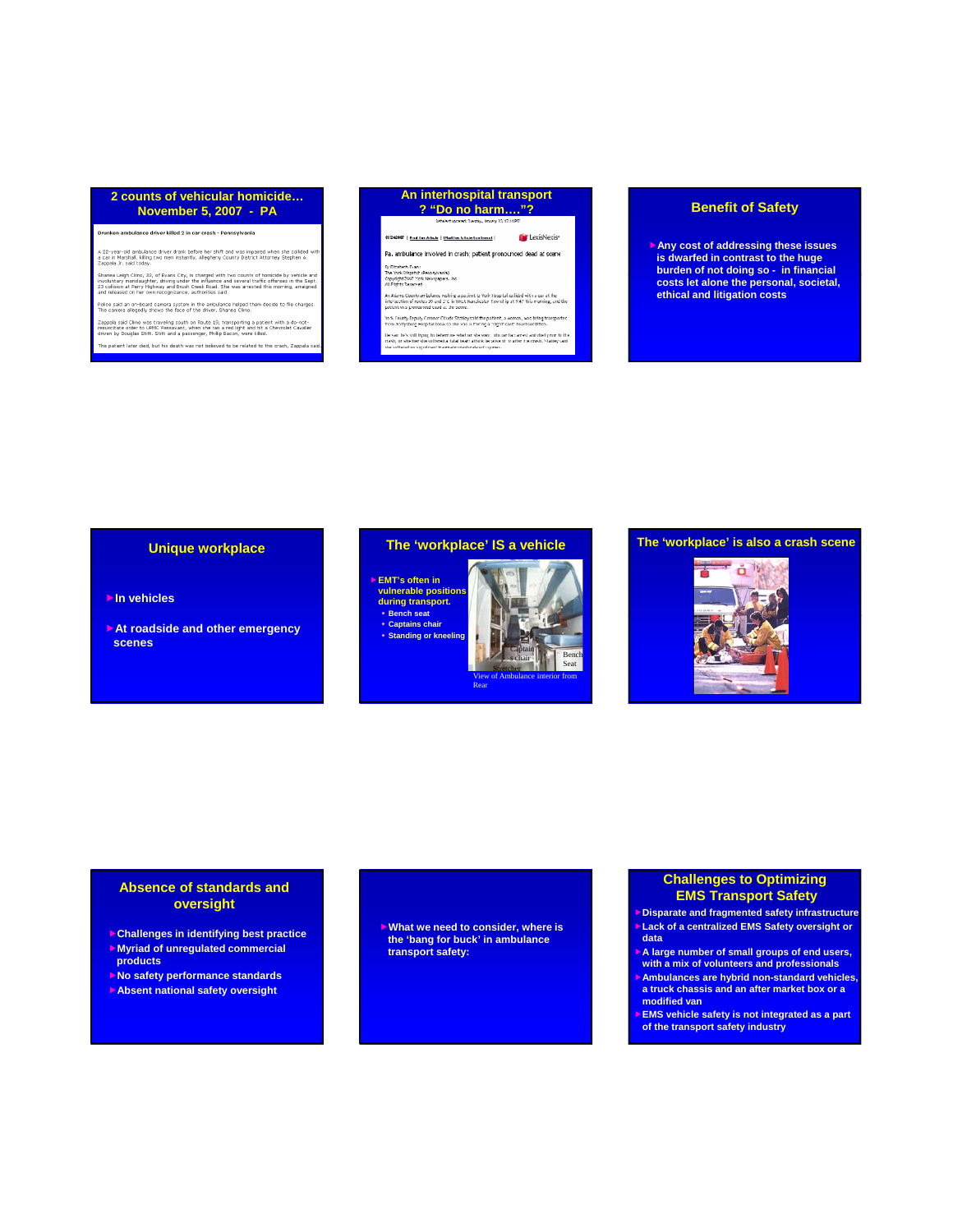

### **Some odd facts**

- f**Ambulances are generally not built by the automotive industry**
- **Intelligent Transportation Systems (ITS), transp yg g ortation safety engineering is not generally integrated into EMS systems**
- f**Although all EMS systems have medical direction and oversight, it is rare for there to be transportation expertise oversight**

### **EMS Transport General Concerns**

- f**Consequences can be predictable & likely preventable**
- f**Costs of these adverse events are high in loss of life, financial burden and negative impact on delivery of EMS care**
- f**Other high speed vehicles (eg. racing cars) have a different safety paradigm**
- f**Design of interventions to mitigate injury is predicated on a valid testing model**
- 

### **the EMS transport process**

T I M

DЕ

- 
- 
- 
- > communications/dispatch<br>  $\triangleright$  the patient<br>  $\triangleright$  transporting device/seat<br>  $\triangleright$  transporting device/seat<br>  $\triangleright$  paramedics/transport nurses, doctors & family<br>  $\triangleright$  patient montrofring equipment<br>  $\triangleright$  clinical
- 
- f **protective equipment**
- 
- **E** the vehicle<br>**F** the driver/driving skill<br>**F** other road users<br>**F** the road
- 







### **National EMS data**

### **In the USA\***

f**~ 50,000 vehicles**

- f**~ 5,000 crashes a year**
- f**~ One fatality each week ~ 2/3 pedestrians or occupants of other car Approximately 4 child fatalities per year**
- f**~10 serious injuries each day**
- f**Cost estimates > \$500 million annually**
- f**USA crash fatality rate/capita 35x higher than in Australia** *\*FARS/BTS 2005-6*

### **Is it your service's tragic year?**

- f**~ 50 fatalities a year**
- $\rightarrow$  **15,000 EMS services**
- f**Each year one in 300 services experiences a fatality**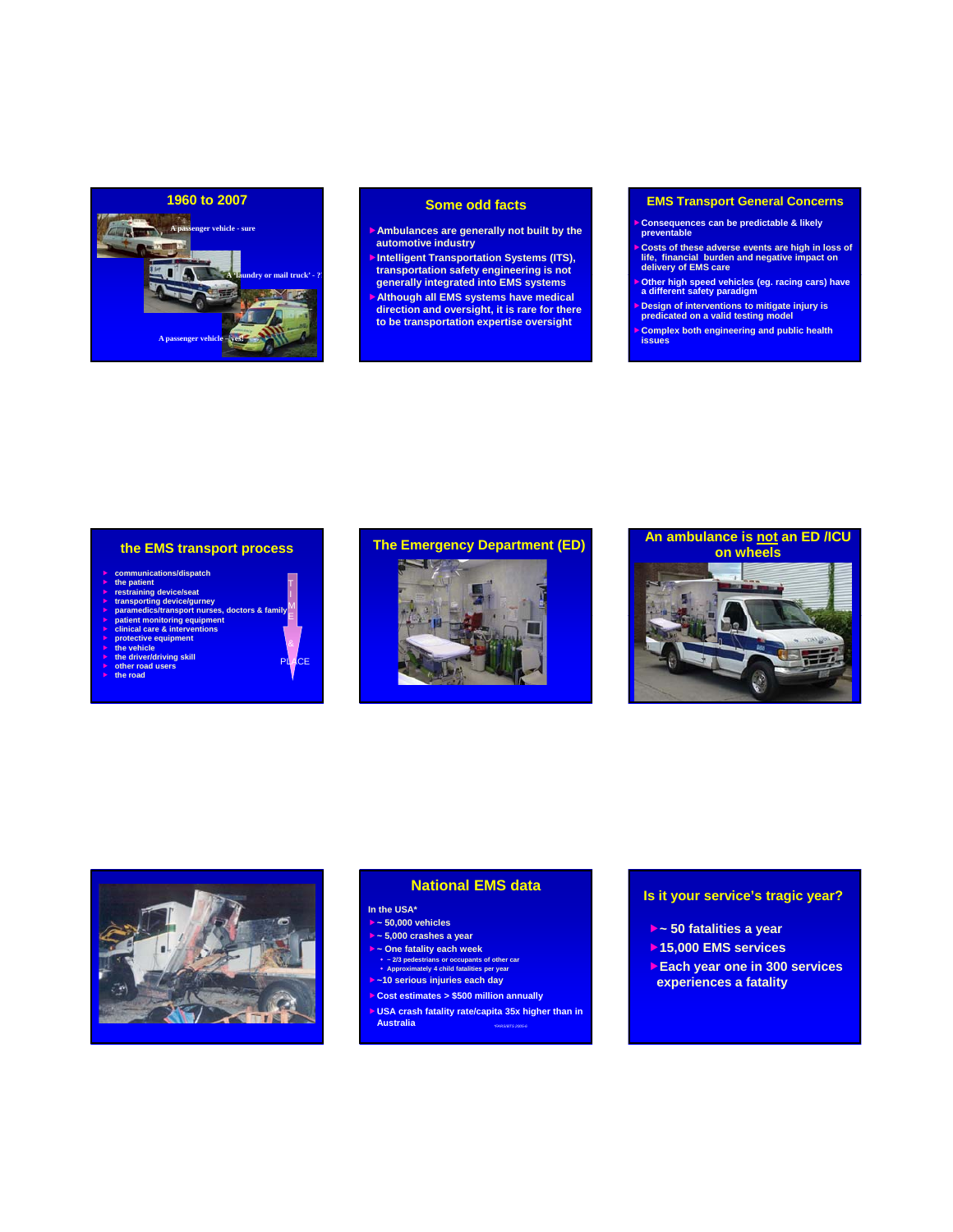### **Predictable risks**

- Fratal crashes more often at intersections, & with another<br>vehicle (p < 0.001)\*<br> $\triangleright$  70% of fatal crashes EMS crashes during Emergency Use\*<br> $\triangleright$  70% of fatal crashes EMS crashes during Emergency Use\*<br>front) & to impro
- 
- restriained"<br>  $\blacktriangleright$  52% of fatally injured EMS rear occupants unrestrained"<br>  $\blacktriangleright$  74% of EMT occupational fatalities are MVC related"<br>  $\blacktriangleright$  Serious head injury in >65% of fatal occupant injuries#<br>  $\blacktriangleright$  More lik

*\*Kahn CA, Pirrallo RG, Kuhn EM, Prehosp Emerg Care 2001 Jul-Sep;5(3):261-9 \*\*Becker, Zaloshnja, Levick, Li, Miller, Acc Anal Prev 2003 \*\*\*Maguire, Hunting, Smith, Levick, Annals Emerg Med Dec 2002 #NIOSH, 2003 ##Ray AM, Kupas DF, Prehosp Emerg Care 2005 Dec; 9:412-415*





### **and what is killing EMS ?**

### **EMS personnel fatalities\***

- f**74% transportation related**
- **1/5 of ground transport fatalities were struck by moving vehicles**
- **11% were cardiovascular**
- f**9% were homicide**
- f**4% needle sticks, electrocution, drowning and other**

*\* Maguire, Hunting, Smith & Levick, Occupational Fatalities in Emergency Medical Services: A Hidden Crisis, Annals of Emergency Medicine, Dec 2002*



| <b>Anchorage Daily News</b><br>about the nearest play<br>duceba   mosail daluare i surato |                                                                                                                                                                                                                                                                                                                                                                                                   |                                                                            |  |  |
|-------------------------------------------------------------------------------------------|---------------------------------------------------------------------------------------------------------------------------------------------------------------------------------------------------------------------------------------------------------------------------------------------------------------------------------------------------------------------------------------------------|----------------------------------------------------------------------------|--|--|
| Search in All                                                                             | $+$ Mor                                                                                                                                                                                                                                                                                                                                                                                           |                                                                            |  |  |
| <b>Sports</b><br><b>News</b>                                                              | <b>Dutchcorp</b><br><b>Features</b>                                                                                                                                                                                                                                                                                                                                                               | Entertainment<br>Money                                                     |  |  |
|                                                                                           | <b>Notes</b> Fixed a Personalist 1300and 1300uponer motivan                                                                                                                                                                                                                                                                                                                                       | Moore)   Russa   Rechaurante   Submit an Essate                            |  |  |
|                                                                                           | Paramedic injured in crash                                                                                                                                                                                                                                                                                                                                                                        | turn anchemage stories =                                                   |  |  |
| is recovering                                                                             |                                                                                                                                                                                                                                                                                                                                                                                                   | - Caaldon east Strasbary plant don't<br>musility that your works.          |  |  |
| By Julia U'Malley<br>Andheises Daily Reve                                                 |                                                                                                                                                                                                                                                                                                                                                                                                   | I Bomb throat at alamentary reheal leads<br>to arrest of 4 sightly-predact |  |  |
| Fulnished Departure 28, 2004<br>Last McAffad: Dacantag 28, 2014 at 49-57 446              |                                                                                                                                                                                                                                                                                                                                                                                                   | - Ola resista ads about crosking bar.                                      |  |  |
|                                                                                           |                                                                                                                                                                                                                                                                                                                                                                                                   | - Surplust awaged in dauth                                                 |  |  |
|                                                                                           | An Anchorage Fire Department ambulance nushing a patient<br>to the hospital was struck by a Dodge pickup this moming.                                                                                                                                                                                                                                                                             | 1. Alaskal spams a factor in tart dayth                                    |  |  |
|                                                                                           | injuring three parametics, according to the Anthorage Police Department.                                                                                                                                                                                                                                                                                                                          |                                                                            |  |  |
|                                                                                           | The Dodge broadcided the angularce, which had Sohrs Raching                                                                                                                                                                                                                                                                                                                                       |                                                                            |  |  |
| <b>Hora Storie</b><br><b>Extrait a finance</b>                                            | and siners on, hitting it in the back around it a.m. as the medic<br>vehicle was orzosing the Glenn Highway at Airport Heights Drive.<br>Ordinand the ambulance were senously may ed patient Antonio<br>Halayai, Nit wife, Gall Malayai, and four Anchorage Fire Department<br>personnel: ditret Dri: Tucitt, 31, EMT Jecs Werner, 40, and<br>paramedics Dave Wallace, 43, and Tony Bruglers, 36. |                                                                            |  |  |
| <b>Blanch</b>                                                                             |                                                                                                                                                                                                                                                                                                                                                                                                   |                                                                            |  |  |
| Drag this<br><b>Seed Secretar</b>                                                         |                                                                                                                                                                                                                                                                                                                                                                                                   |                                                                            |  |  |
| hand look ora with                                                                        |                                                                                                                                                                                                                                                                                                                                                                                                   |                                                                            |  |  |
| Ford mix - A / A   A                                                                      |                                                                                                                                                                                                                                                                                                                                                                                                   |                                                                            |  |  |



### **What are the solutions?**

- f**Training?**
- f**Practice Policy?**
- **Transportation Systems Engineering?**
- f**Automotive Engineering?**
- f**Education of other road users???**

### **The Driver**

- *<b>b* Driver selection
- **F** Driver monitoring and feedback
- f**Driver Impairment**
- *<b>Driver training*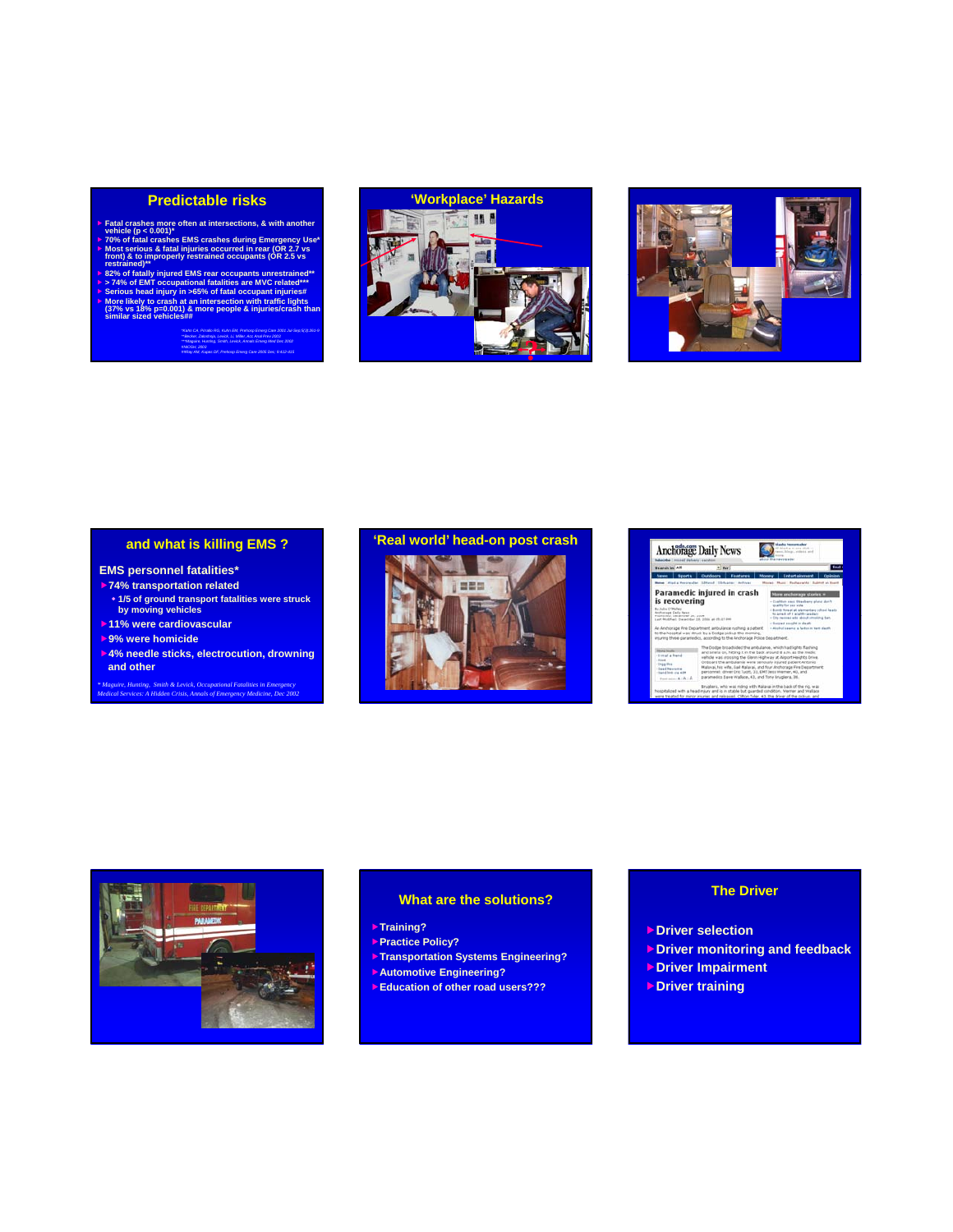

 $\bf ConCluminar: When controlling for call volume and subplane time, the odds of having been in an subplane in a subplane. The output is not within the path we have very significantly higher for your  $\mathbb{E}[\![\![\![\![\![\![\!],\!])\!]$ . Furthermore, the first of various intrivatives are such as  $\mathbb{E}[\![\![\![\![\![],\!])\!]$  for some  $\mathbb{E}[\![\![\![\![\![\![\!],\!])\!]$  for some  $\mathbb{E}[\![\![\![\![\![\![],\!])\!]$  for some  $\mathbb{E}[\![\![\![\![\![],\!])\$$ 

accessed field expectation or dates subtry training program on the detring proformance of prompt (DCS).

### f**Intersections are lethal environments**

### **So.. The real world for an EMS vehicle approaching a red light**

- f**You think they heard you…**
- f**You know they must have seen you..**
- f**And maybe they did And maybe they**
- f**….. But..**
- **Finally Figure 15 NO way humanly possible that they could stop…..**











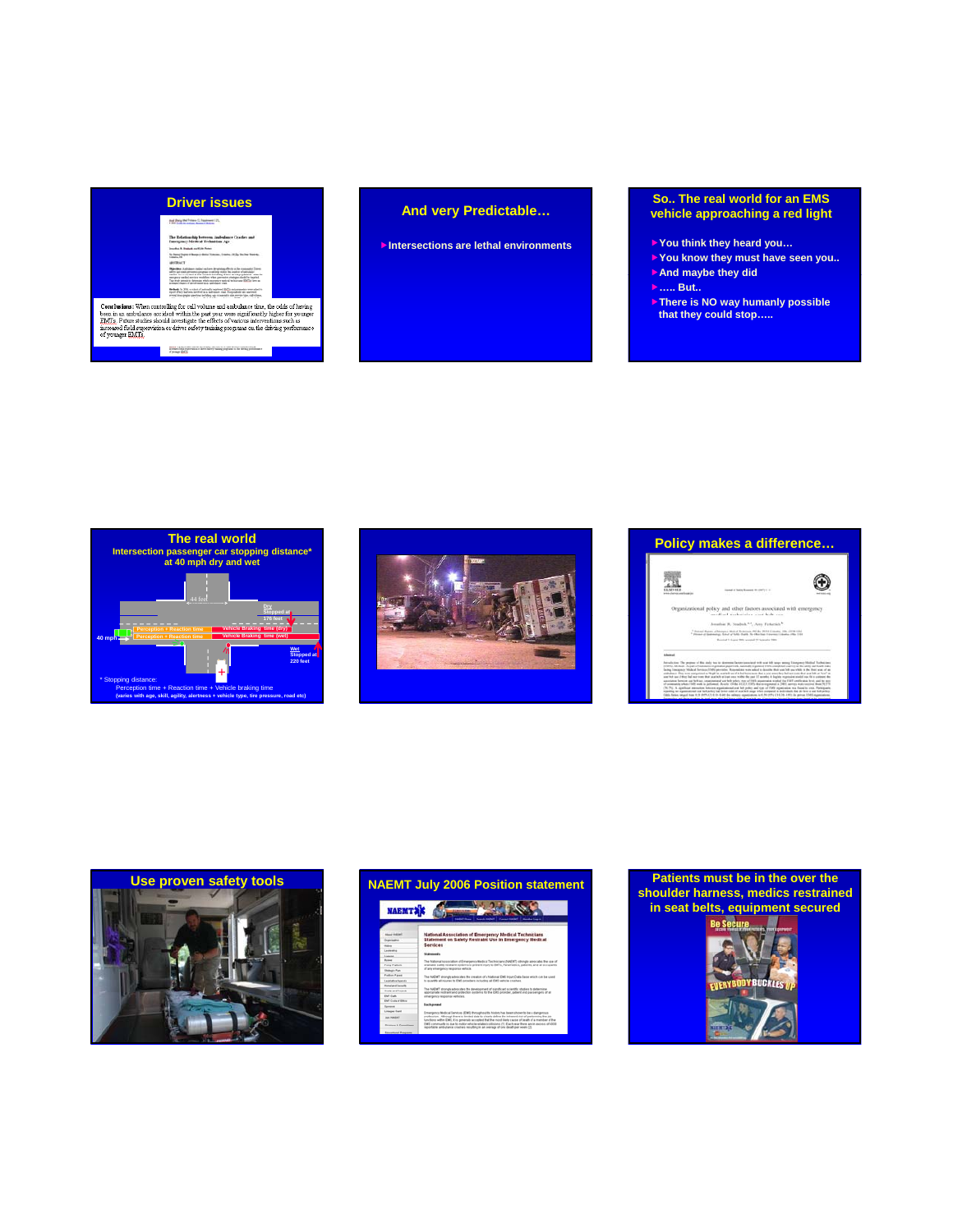### **Dynamic Safety Testing**

- **F** requires sophisticated, expensive **equipment**
- f **measurably demonstrates forces measurably demonstrates generated during collision**
- **accepted international standard for vehicle restraint systems**

### **The Crash Event - Crash Testing**

- **FAn introduction**
- f**What one needs to know**
- f**What do the tests really mean What do the tests really**
- f**And, what tests are meaningful**

### **Intrusion vs Deceleration**

- f**Intrusion = vehicle to vehicle or vehicle to fixed narrow object**
- *<u><b>PDeceleration*</u> **= sudden stop – ie. sled test**



# **Why do we do this?**



**\*550 kg/force in 0.03 sec**





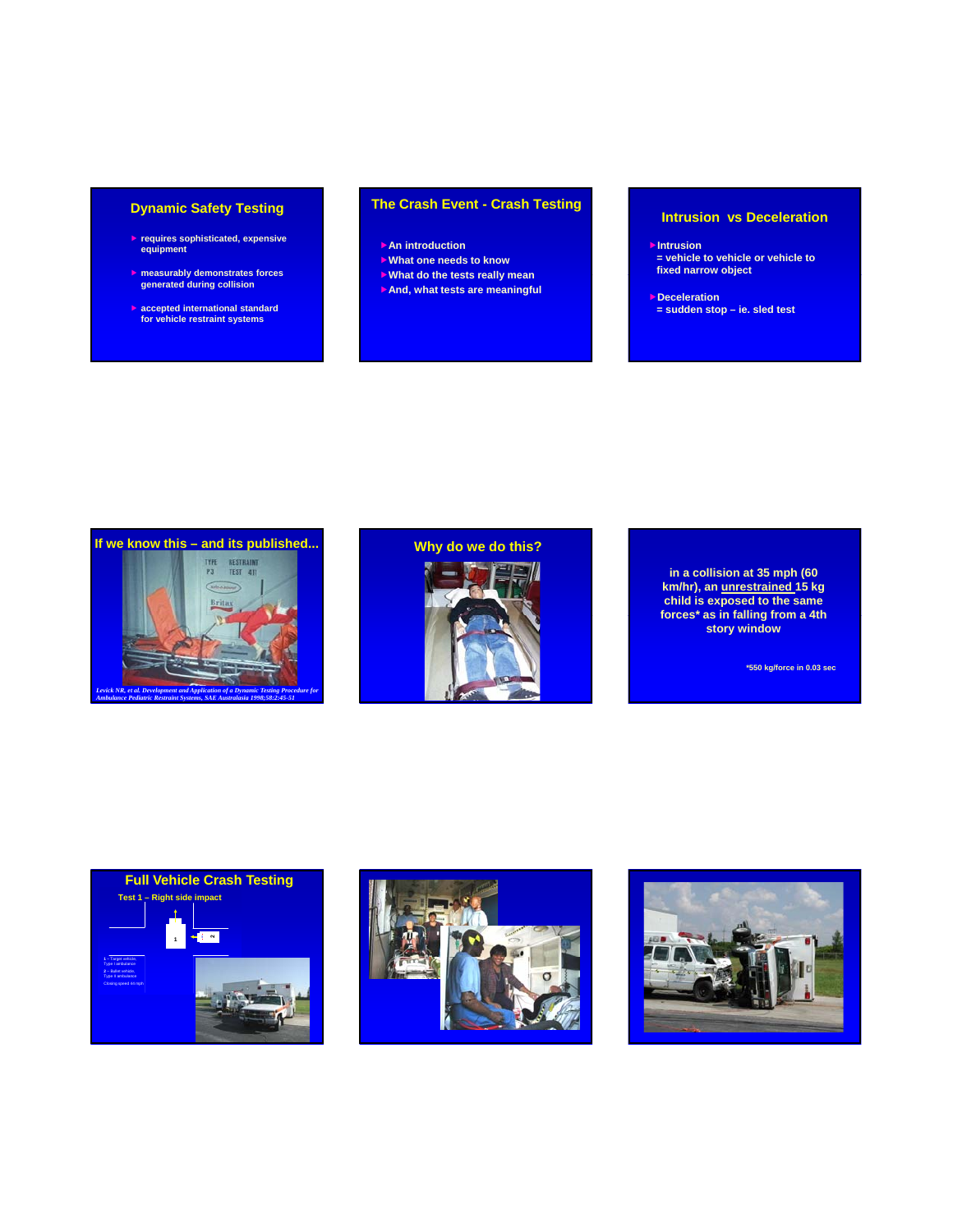







# **systems…**



### **'Safety' approaches being driven by manufacturers claims and sales rather than by science and data JEMS**





### **Yes, the ride of your life….**

- **► Sure... these vehicles all parade around the EMS and Fire shows BUT…**
- f**NOT ONE of these vehicles has been to the automotive safety shows or scrutinized by the automotive safety industry**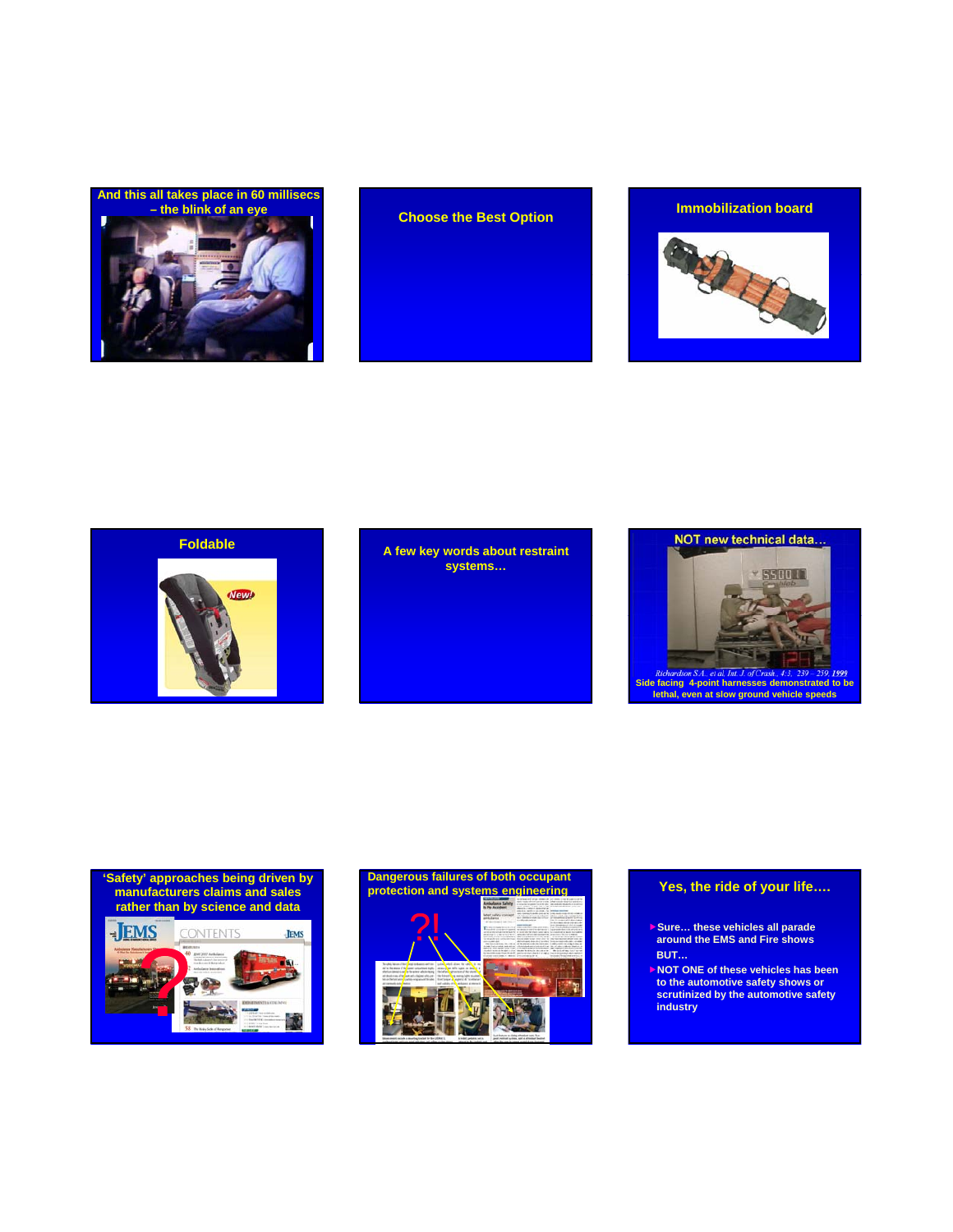### **What you can do now**

- f**Have a written and implemented 'safety program'**
- **Secure all equipment**
- **Secure occupants with standard belts**
- f**Don't drive through red lights/stop signs** f**Use properly implemented "Feedback Boxes"**
- f**Monitor crash events with common**
- **denominators (ie. per 100,000 miles and per trip)**

### **Important Principles !**

**1. Ambulances are NOT standard passenger vehicles standard passenger**

### **Important Principles !**

**2. Pediatric patients in ambulances have needs ambulances have which differ from children in passenger cars**

### **Important Principles !**

**3. Design, performance and practice policy should be practice policy should based on properly conducted science**

### **Very Important Principle**

**Ambulance transport safety is part of a SYSTEM, the overall balance of risk involves the safety of all occupants and the public**

### **Very Important Principles !**

- **1. A culture of safety**
- **2. Drive cautiously**
- **3. Wear your belts & restrain all occupants**
- **8. Secure** all equipment
- **5. Integrate scientific data into your policies and procedures**

**- Unrestrained occupants and equipment are a potential injury risk to all occupants**

# **PREDICTABLE PREVENTABLE and NO 'ACCIDENT'**

### **small changes can make a BIG DIFFERENCE**

- f**PREPARE TEACH REACH RESPOND**
- **Look at your own safety record Teach safety and hazard awareness**
- **Reach out with safety information to all your**
- **EMS providers**
- **Respond with the best safety practices**

### **Conclusions**

- **▶ Prevention is key The pediatric ambulance transport environment includes predictable and preventable**
- **▶ Unrestrained occupants and equipment are a potential**<br> **▶ Unrestrained occupants and equipment are a potential**
- **Every member of a pediatric transport program must<br>play a role to actively manage risk and to avoid taking<br>unnecessary risk.<br>Explored the role of the transport<br>** $\bullet$  **Focus on safety of ALL aspects of the transport<br>** $\bullet$  **Na**
- 
- **Example 10** elementopies for whiche design, occupant PPE and equipment restraint and driver performance are now available: be ready to integrate them into your practice  $\blacktriangleright$  There is a need for a defined pathway for t